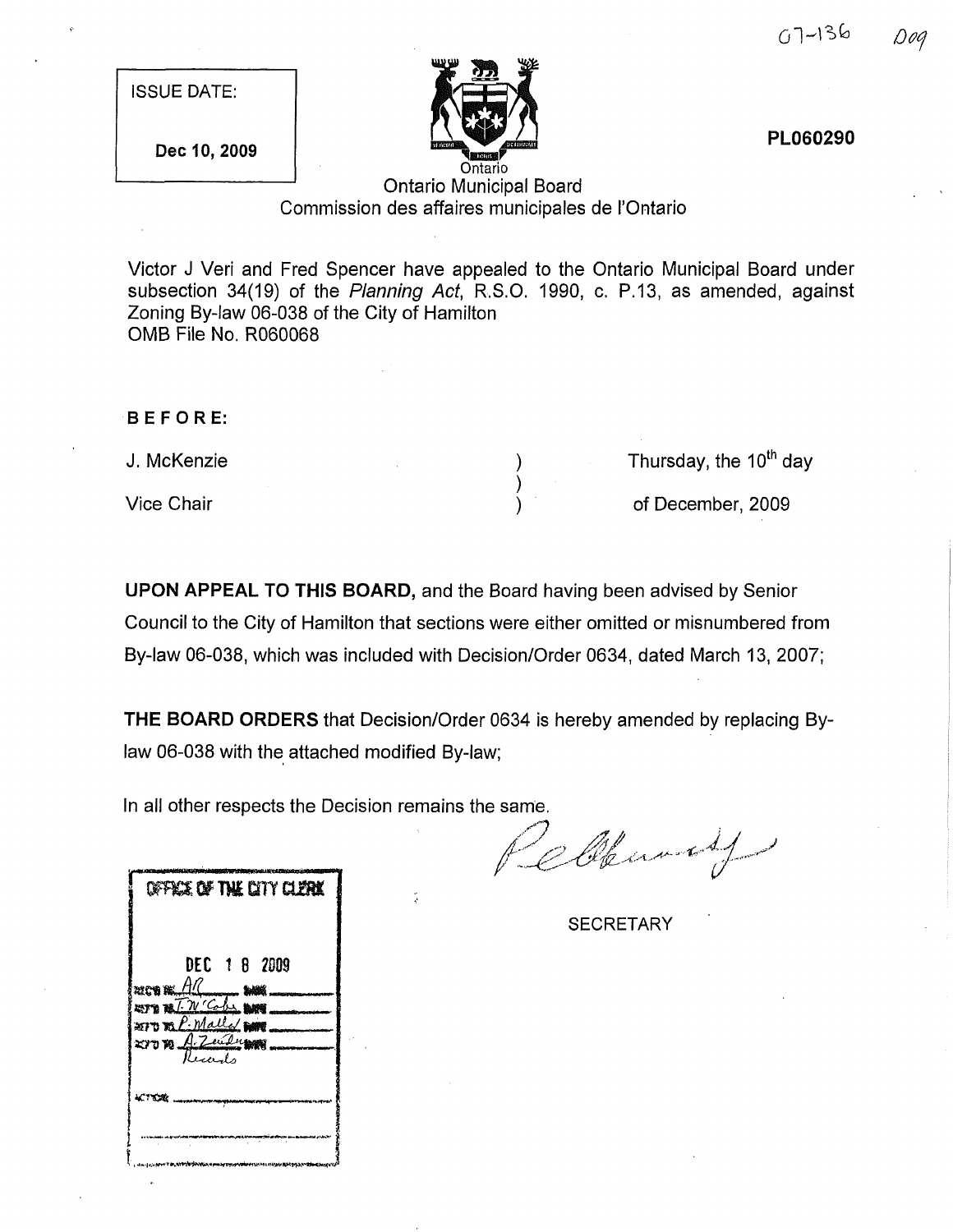Authority: Item, Planning and Economic Development Committee Report CM:

Bill No.

# CITY OF HAMILTON

BY-LAW NO.

#### To Amend:

Zoning By-law No. 87-57 (Ancaster); Zoning By-law No. 3581-86 (Dundas); Zoning By-law No. 90-145-Z (Flamborough); Zoning By-law No. 464 (Glanbrook); Zoning By-law No. 6593 (Hamilton); Zoning By-law No. 3692-92 (Stoney Creek), and Zoning By-law No. 05-200 (Downtown Hamilton)

Respecting:

### PROHIBITION OF USE OF LAND WITHOUT ADEQUATE SERVICES

WHEREAS the City of Hamilton Act, 1999, Statutes of Ontario, 1999 Chap. 14, Sch. C. did incorporate, as of January 1, 2001, the municipality "City of Hamilton";

AND WHEREAS the City of Hamilton is the successor to the former area municipalities known as the "The Corporation of the Town of Ancaster", "The Corporation of the Town of Dundas", "The Corporation of the Town of Flamborough", "The Corporation of the Township of Glanbrook", "The Corporation of the City of Hamilton", and "The Corporation of the City of Stoney Creek", and is the successor to the former Regional Municipality, namely, "The Regional Municipality of Hamilton-Wentworth";

AND WHEREAS the City of Hamilton Act, 1999, provides that the Zoning By-laws and Official Plans of the former area municipalities and the Official Plan of the former Regional Municipality of Hamilton-Wentworth continue in force in the City of Hamilton until subsequently amended or repealed by the Council of the City of Hamilton;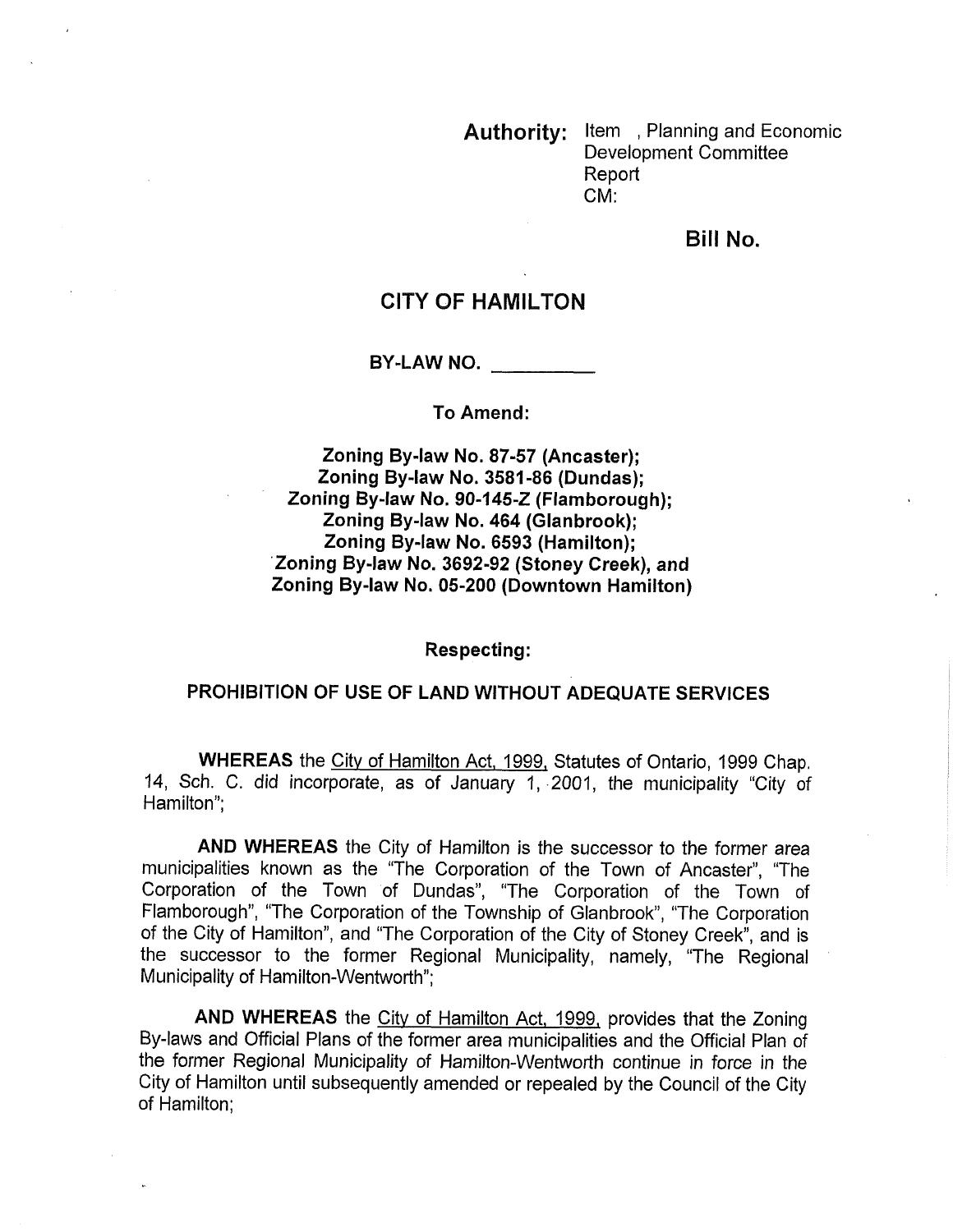AND WHEREAS the Council of The Corporation of the Town of Ancaster passed Zoning By-law No. 87-57 (Ancaster) on the 22nd day of June 1987, which by-law was approved by the Ontario Municipal Board by Order on the 23rd day of January, 1989;

AND WHEREAS the Council of The Corporation of the Town of Dundas passed Zoning By-law No. 3581-86 (Dundas) on the 22nd day of May 1986, which by-law was approved by the Ontario Municipal Board by Order dated the 10th day of May 1988;

AND WHEREAS the Council of The Corporation of the Town of Flamborough passed Zoning By-law No. 90-145-Z (Flamborough) on the 5th day of November 1990, which by-law was approved by the Ontario Municipal Board by Order dated the 21st day of December 1992;

AND WHEREAS the Council of The Corporation of the Township of Glanbrook passed Zoning By-law No. 464 (Glanbrook) on the 16th day of March 1992, which by-law was approved by the Ontario Municipal Board by Order dated the 31st day of May 1993;

AND WHEREAS the Council of The Corporation of the City of Hamilton passed Zoning By-law No. 6593 (Hamilton) on the 25th day of July 1950, which bylaw was approved by the Ontario Municipal Board by Order dated the 7th day of December 1951, (File No. P.F.C. 3821);

AND WHEREAS the Council of The Corporation of the City of Stoney Creek passed Zoning By-law No. 3692-92 (Stoney Creek) on the 8th day of December 1992, which by-law was approved by the Ontario Municipal Board by Order dated the 31st day of May, 1994;

AND WHEREAS the Council of the City of Hamilton passed Zoning Bylaw 05-200 (Downtown Hamilton) on the 25th day of May, 2005 which came into effect on the same date;

AND WHEREAS this By-law is in conformity with the Official Plan of the former City of Hamilton, the Official Plan of the former Town of Ancaster, the Official Plan of the former Town of Dundas, the Official Plan of the former Town of Flamborough, the Official Plan of the former Township of Glanbrook, the Official Plan of the City of Stoney Creek);

AND WHEREAS the Council of the City of Hamilton, in adopting Item of Report of the Planning and Economic Development Committee at its meeting held on the day of recommended that Zoning By-law No. 87-57 (Ancaster), Zoning By-law No. 358t-86 (Dundas), Zoning By-law No. 90-145-Z (Flamborough), Zoning By-law No. 464 (Glanbrook), Zoning By-law No. 6593 (Hamilton), Zoning By-law 3692-92 (Stoney Creek), and Zoning By-law 05-200 (Downtown Hamilton) be amended as hereinafter provided.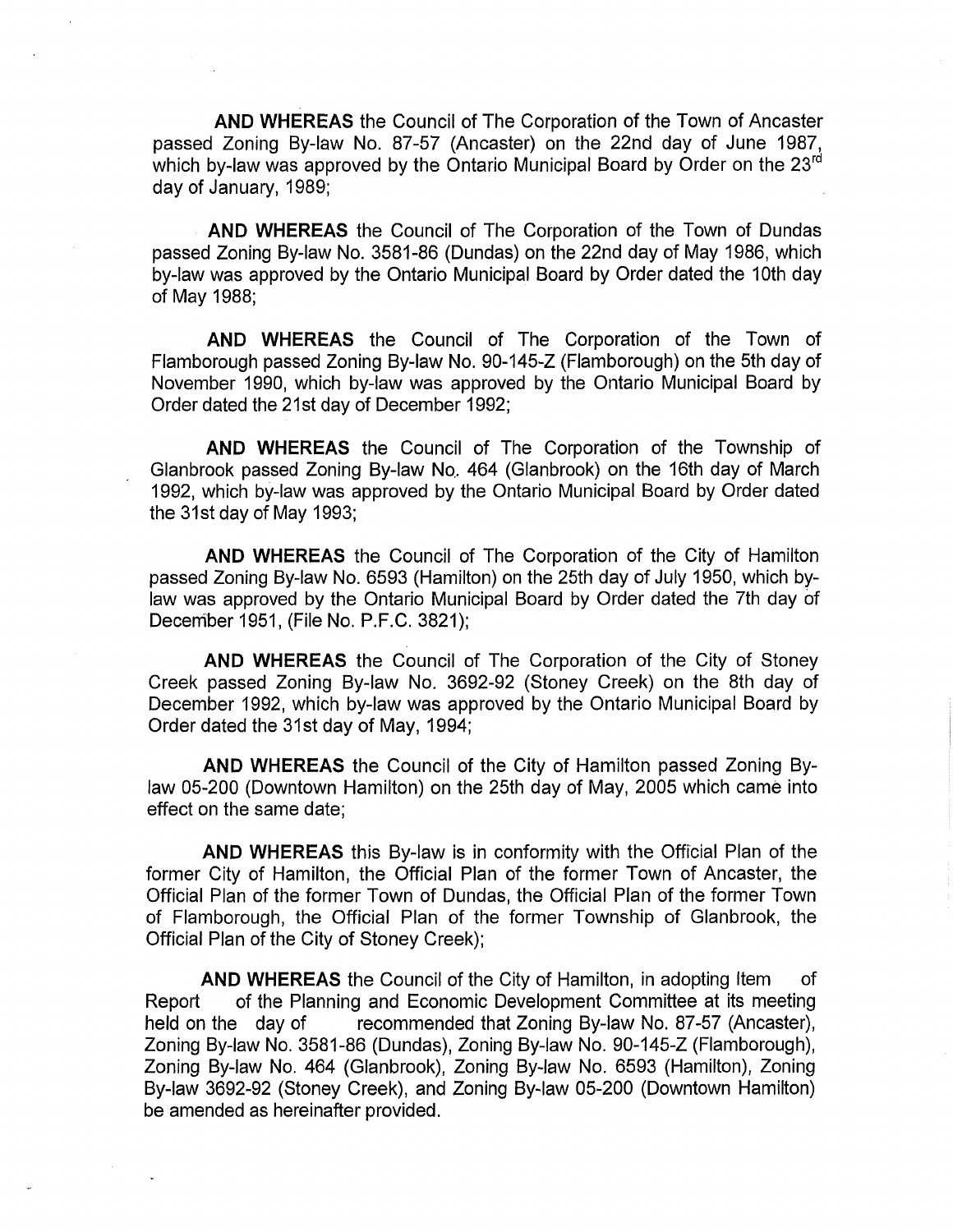AND WHEREAS the owner of any land, building or structure affected by this by-law may appear as a delegation before the appropriate Committee of Council in accordance with the City's Procedura! By-law;

AND WHEREAS under Section 45(1) of the Planning Act, the Committee of Adjustment, upon the application of the owner of any land, building or structure affected by this by-law, may authorize such minor variance from the provisions of this by-law as in its opinion is desirable for the appropriate development or use of the land, building or structure, if in the opinion of the Committee of Adjustment the general intent and purpose of this by-law and the official plan are maintained, herein referred to as a "minor variance application";

AND WHEREAS in applying the *Planning Act* test to decide a minor variance application, the Committee of Adjustment may consider such evidence as it deems relevant, including, but not limited to, the position of the General Manager of the Planning and Economic Development Department and/or his or her designate and any other engineering opinions/reports presented to it;

NOW THEREFORE the Council of the City of Hamilton enacts as follows:

- . Town of Ancaster
	- (a) Section 7 of Zoning By-law No. 87-57 (Ancaster) is hereby amended by adding the following new subsection:

## "7.29 ADEQUATE SERVICES

Except for Section 7.27 - Model Homes in Draft Plans of Subdivision, no buildings or structures may be erected, used or occupied unless:

- i) adequate watermains, storm and sanitary sewer systems are existing or have been provided for in a binding and secured development agreement and all regulatory approvals have been received to the satisfaction of the General Manager of the Planning and Economic Development Department and/or his or her designate; or
- ii) where such services are not required or contemplated, an approved waste disposal system and potable water supply to sustain the use of land for buildings or structures are existing or have been provided for to the satisfaction of the Chief Building Official and all regulatory approvals have been received to the satisfaction of the General Manager of the Planning and Economic Development Department and/or his or her designate; and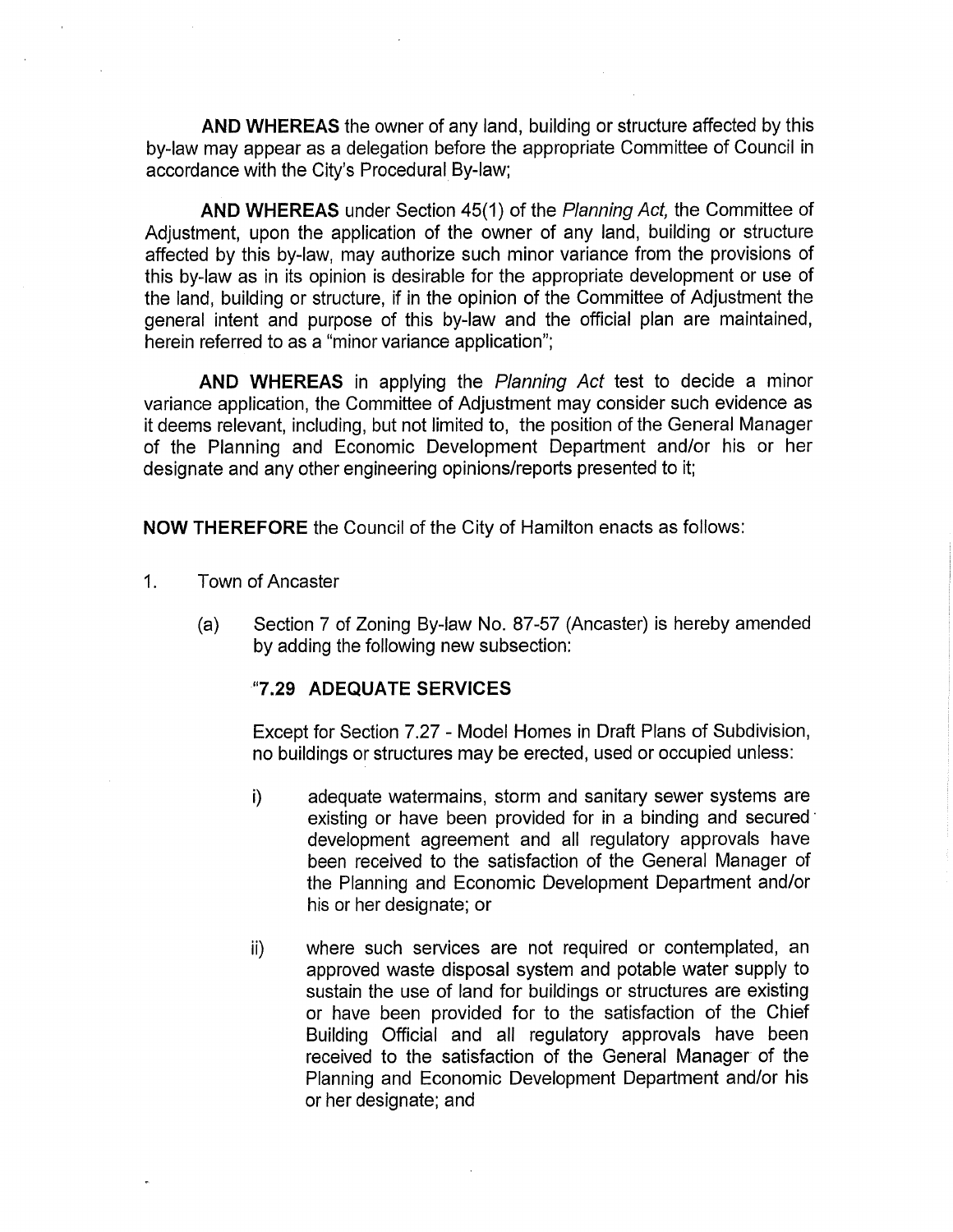- iii) the dedication of lands for parkland or payment of cash-in-lieu of parkland in accordance with the City of Hamilton Parkland Dedication and Cash-in-lieu of Parkland Policy has been received to the satisfaction of the General Manager of the Planning and Economic Development Department and/or his or her designate."
- 2. Town of Dundas
	- (a) Section 6 of Zoning By-law No. 3581-86 (Dundas) is hereby amended by adding the following new subsection:

## "6.25 ADEQUATE SERVICES

Except for Section 6.19.3a - Model Homes in Draft Plans of Subdivision, no buildings or structures may be erected, used or occupied unless:

- i) adequate watermains, storm and sanitary sewer systems are existing or have been provided for in a binding and secured development agreement and all regulatory approvals have been received to the satisfaction of the General Manager of the Planning and Economic Development Department and/or his or her designate; or
- ii) where such services are not required or contemplated, an approved waste disposal system and potable water supply to sustain the use of land for buildings or structures are existing or have been provided for to the satisfaction of the Chief Building Official and all regulatory approvals have been received to the satisfaction of the General Manager of the Planning and Economic Development Department and/or his or her designate; and
- iii) the dedication of lands for parkland or payment of cash-in-lieu of parkland in accordance with the City of Hamilton Parkland Dedication and Cash-in-lieu of Parkland Policy has been received to the satisfaction of the General Manager of the Planning and Economic Development Department and/or his or her designate."
- 3. Town of Flamborough
	- (a) Section 5 of Zoning By-law No. 90-145-Z (Flamborough) is hereby amended by adding the following new subsection: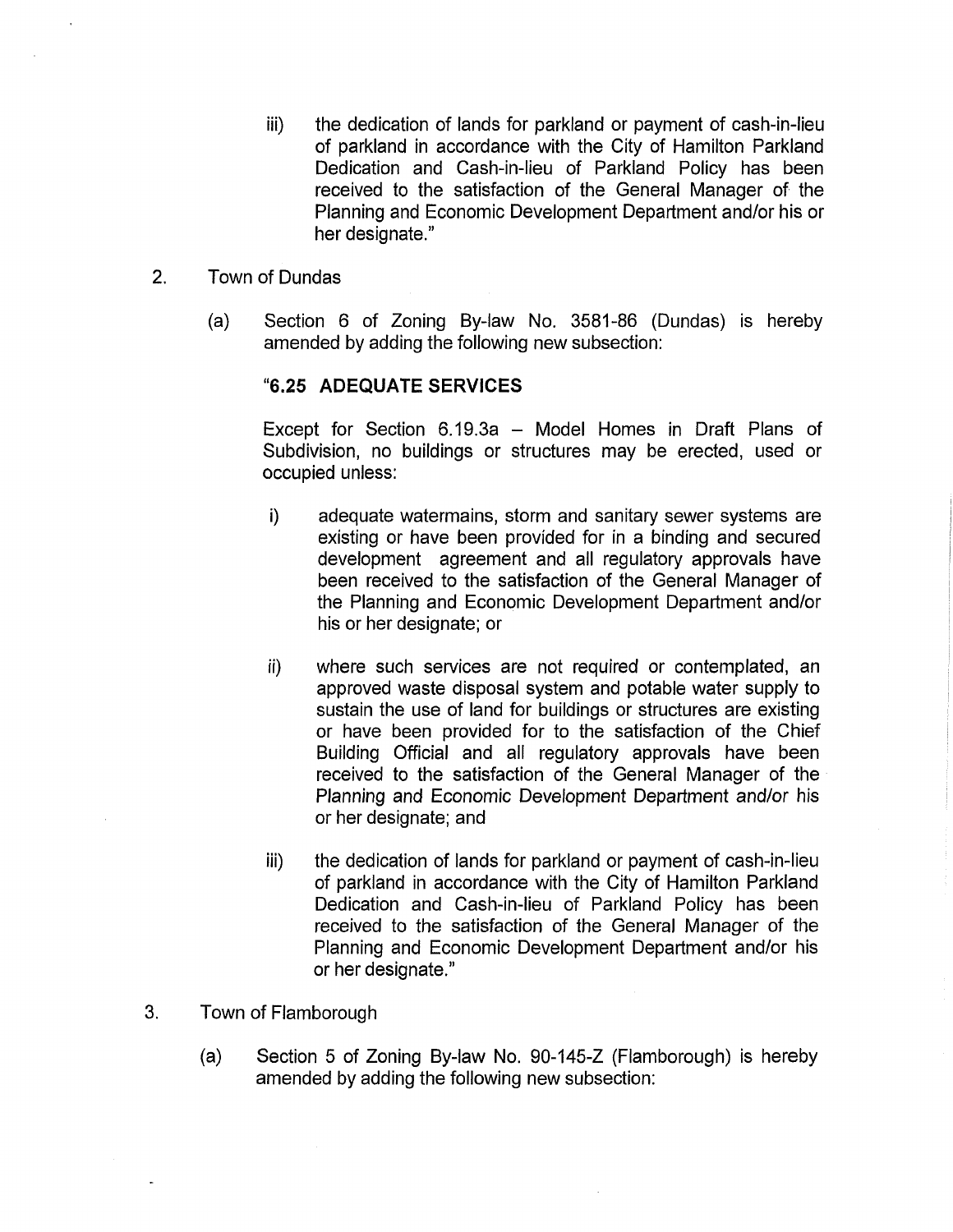## "5.37 ADEQUATE SERVICES

Except for Section 5.35 – Model Homes in Draft Plans of Subdivision, no buildings or structures may be erected, used or occupied unless:

- i) adequate watermains, storm and sanitary sewer systems are existing or have been provided for in a binding and secured development agreement and all regulatory approvals have been received to the satisfaction of the General Manager of the Planning and Economic Development Department and/or his or her designate; or
- ii) where such services are not required or contemplated, an approved waste disposal system and potable water supply to sustain the use of land for buildings or structures are existing or have been provided for to the satisfaction of the Chief Building Official and all regulatory approvals have been received to the satisfaction of the General Manager of the Planning and Economic Development Department and/or his or her designate; and
- iii) the dedication of lands for parkland or payment of cash-in-lieu of parkland in accordance with the City of Hamilton parkland Dedication and Cash-in-lieu of Parkland Policy has been received to the satisfaction of the General Manager of the Planning and Economic Development Department and/or his or her designate."
- 4. Township of Glanbrook
	- (a) Section 7 of Zoning By-law No. 464 (Glanbrook) is hereby amended by adding the following new subsection:

### "7.42 ADEQUATE SERVICES

Except for Section 7.40 - Model Homes in Draft Plans of Subdivision, no buildings or structures may be erected, used or occupied unless:

i) adequate watermains, storm and sanitary sewer systems are existing or have been provided for in a binding and secured development agreement and all regulatory approvals have been received to the satisfaction of the General Manager of the Planning and Economic Development Department and/or his or her designate; or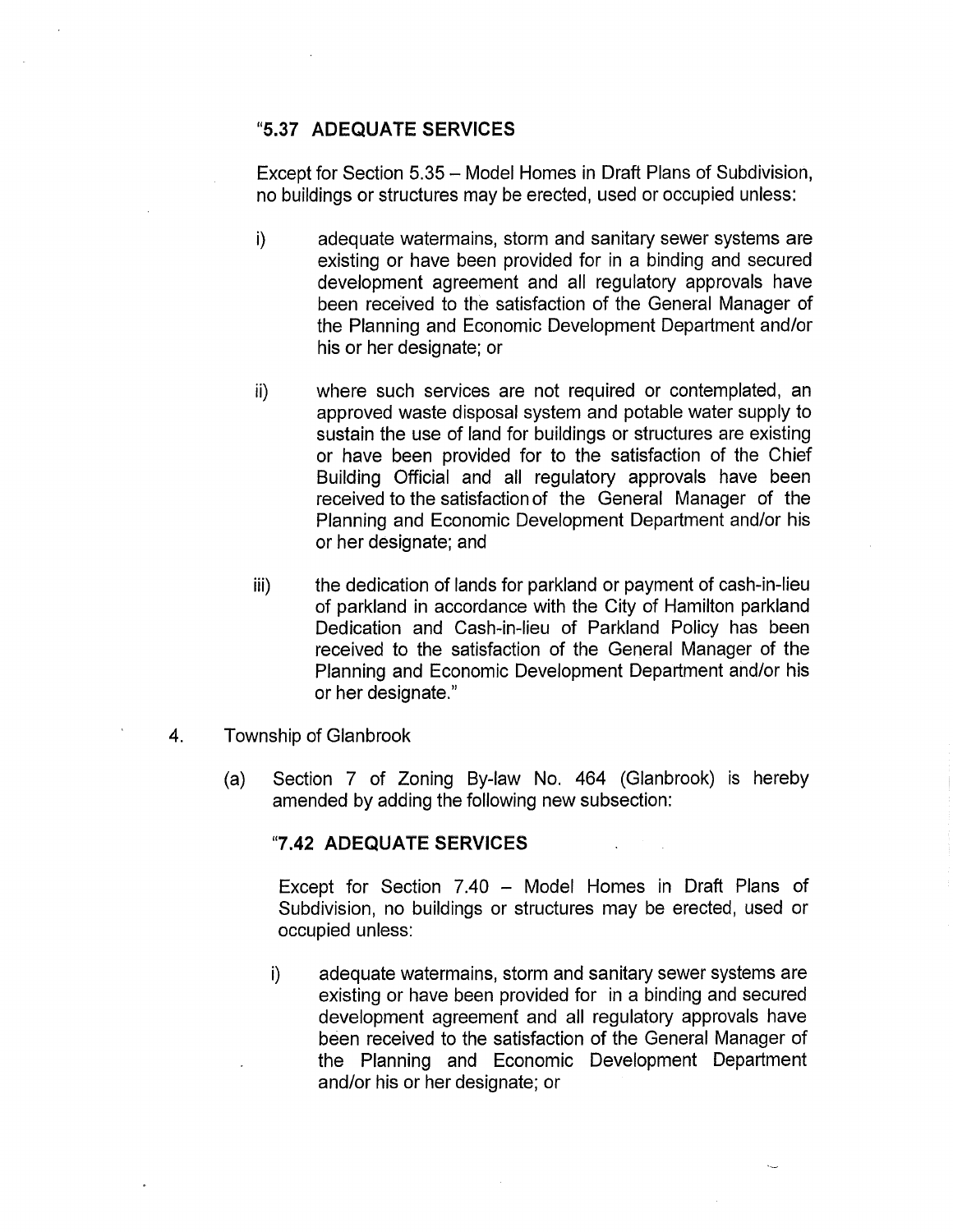- ii) where such services are not required or contemplated, an approved waste disposal system and potable water supply to sustain the use of land for buildings or structures are existing or have been provided for to the satisfaction of the Chief Building Official and all regulatory approvals have been received to the satisfaction of the General Manager of the Planning and Economic Development Department and/or his or her designate; and
- iii) the dedication of lands for parkland or payment of cash-inlieu of parkland in accordance with the City of Hamilton Parkland Dedication and Cash-in-lieu of Parkland Policy has been received to the satisfaction of the General Manager of the Planning and Economic Development Department and/or his or her designate."
- 5. City of Hamilton
	- (a) Section 6 of Zoning By-law No. 6593 (Hamilton) is hereby amended by adding the following new subsection:

## "(22) ADEQUATE SERVICES

Except for Section  $6.(20)$  – Model Homes in Draft Plans of Subdivision, no buildings or structures may be erected, used or occupied unless:

- i) adequate watermains, storm and sanitary sewer systems are existing or have been provided for in a binding and secured development agreement and all regulatory approvals have been received to the satisfaction of the General Manager of the Planning and Economic Development Department and/or his or her designate; or
- ii) where such services are not required or contemplated, an approved waste disposal system and potable water supply to sustain the use of land for buildings or structures are existing or have been provided for to the satisfaction of the Chief Building Official and all regulatory approvals have been received to the satisfaction of the General Manager of the Planning and Economic Development Department and/or his or her designate; and
- iii) the dedication of lands for parkland or payment of cash-in-lieu of parkland in accordance with the City of Hamilton Parkland Dedication and Cash-in-lieu of Parkland Policy has been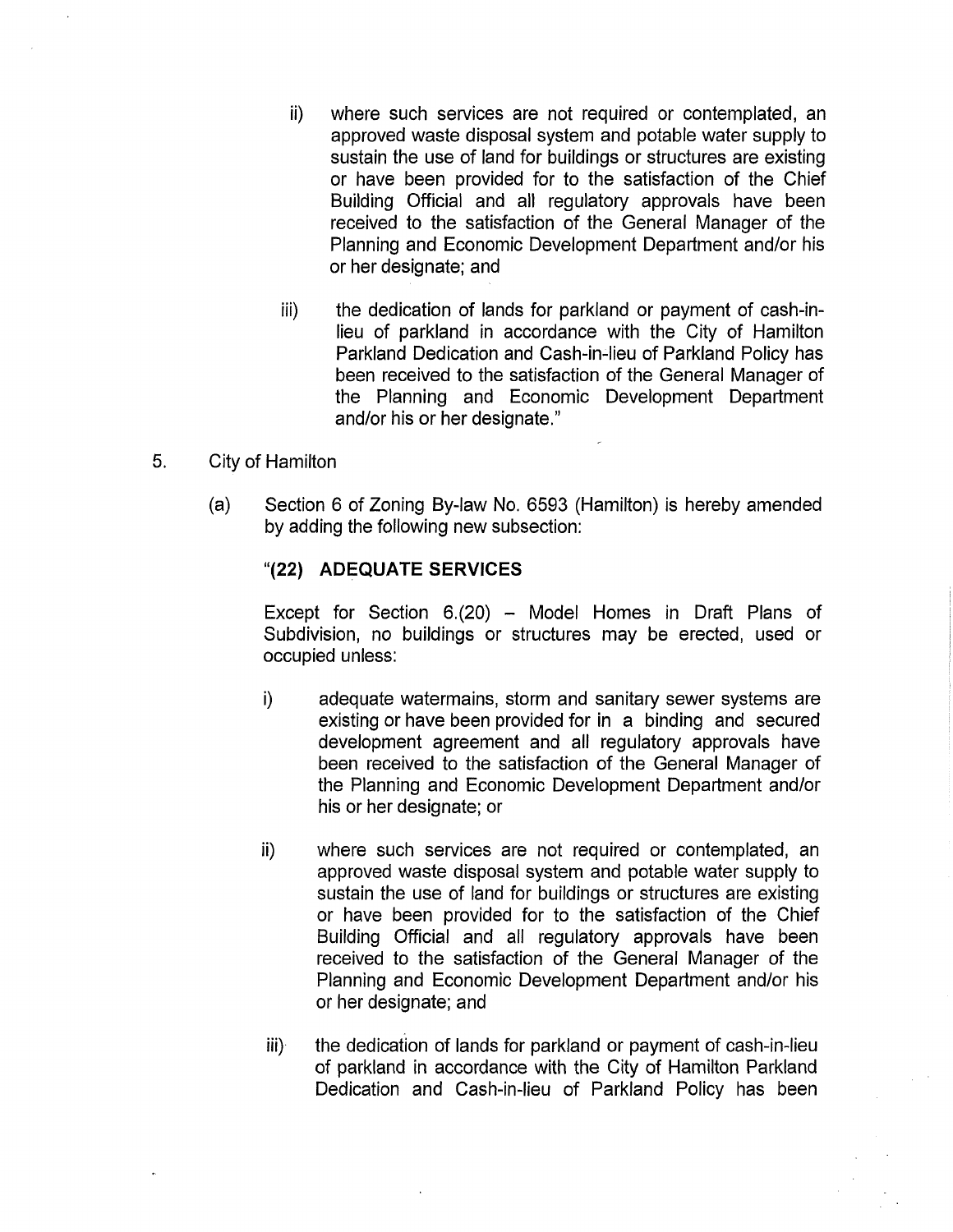received to the satisfaction of the General Manager of the Planning and Economic Development Department and/or his or her designate."

- 6. City of Stoney Creek
	- (a) Section 4.4 of Zoning By-law 3692-92 (Stoney Creek) is hereby amended by adding the following new subsection:

## "4.4.11 ADEQUATE SERVICES

Except for Section 4.20 – Model Homes in Draft Plans of Subdivision, no buildings or structures may be erected, used or occupied unless:

- j) adequate watermains, storm and sanitary sewer systems are existing or have been provided for in a binding and secured development agreement and all regulatory approvals have been received to the satisfaction of the General Manager of the Planning and Economic Development Department and/or his or her designate; or
- ii) where such services are not required or contemplated, an approved waste disposal system and potable water supply to sustain the use of land for buildings or structures are existing or have been provided for to the satisfaction of the Chief Building Official and all regulatory approvals have been received to the satisfaction of the General Manager of the Planning and Economic Development Department and/or his or her designate; and
- iii) the dedication of lands for parkland or payment of cash-in-lieu of parkland in accordance with the City of Hamilton Parkland Dedication and Cash-in-lieu of Parkland Policy has been received to the satisfaction of the General Manager of the Planning and Economic Development Department and/or his or her designate."
- 7. Zoning By-law 05-200 (Downtown Hamilton)
	- (a) Section 4 of Zoning By-law 05-200 General Provisions is hereby amended by adding the following new subsection:

## "4.22 ADEQUATE SERVICES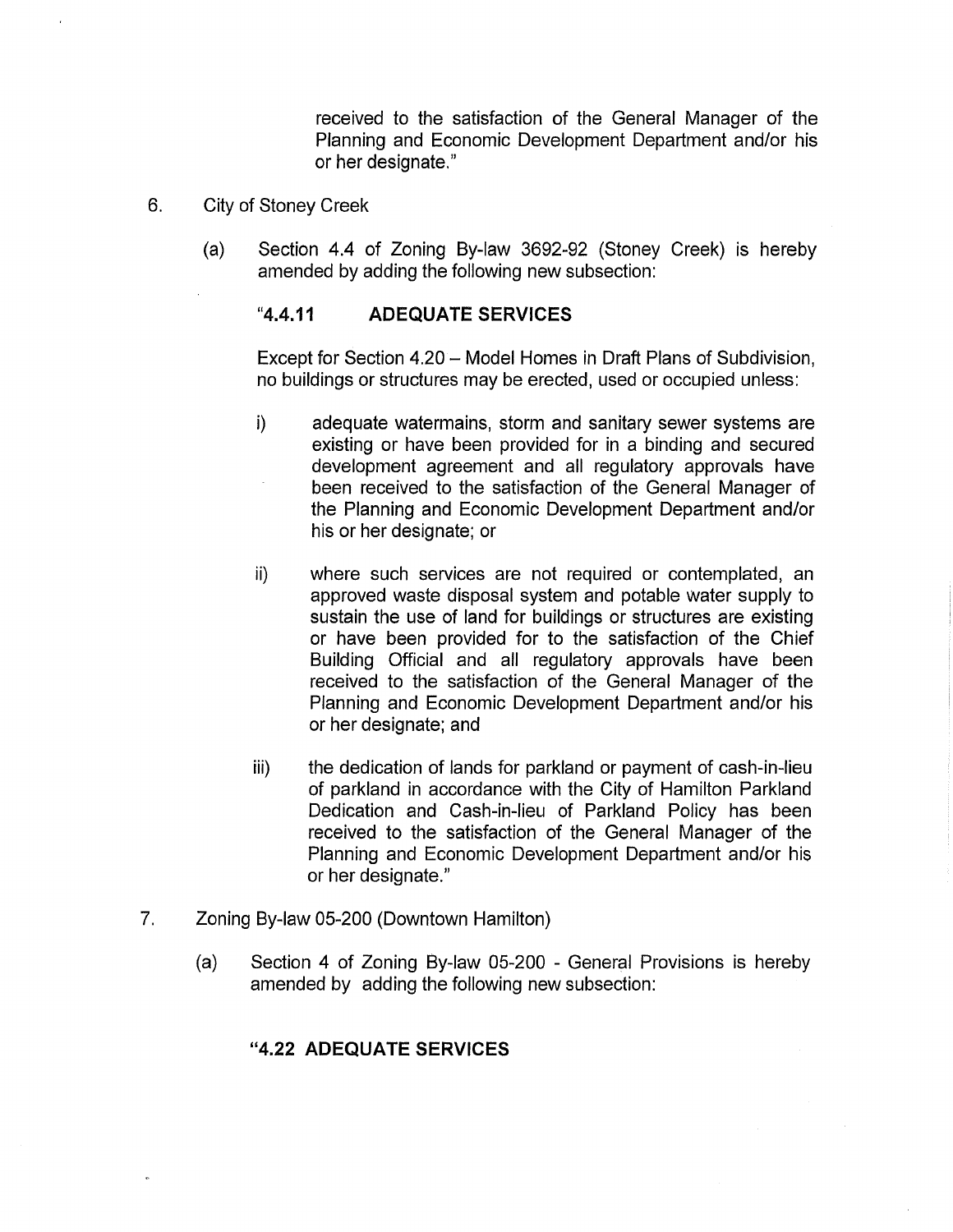Except for Section 4.15 of Zoning By-law No. 05-200 (Downtown Hamilton)- Model Homes in Draft Plans of Subdivision, no buildings or structures may be erected, used or occupied unless:

- i) adequate watermains, storm and sanitary sewer systems are existing or have been provided for in a binding and secured development agreement and all regulatory approvals have been received to the satisfaction of the General Manager of the Planning and Economic Development Department and/or his or her designate; or
- ii) where such services are not required or contemplated, an approved waste disposal system and potable water supply to sustain the use of land for buildings or structures are existing or have been provided for to the satisfaction of the Chief Building Official and all regulatory approvals have been received to the satisfaction of the General Manager of the Planning and Economic Development Department and/or his or her designate; and
- iii) the dedication of lands for parkland or payment of cashin-lieu of parkland in accordance with the City of Hamilton Parkland Dedication and Cash-in-lieu of Parkland Policy has been received to the satisfaction of the General Manager of the Planning and Economic Development Department and/or his or her designate."
- . The Clerk is hereby authorized and directed to proceed with the giving of notice of the passing of this By-law, in accordance with the Planning Act.

PASSED and ENACTED this day of the case of the 2006.

MAYOR CLERK

CI-05-1